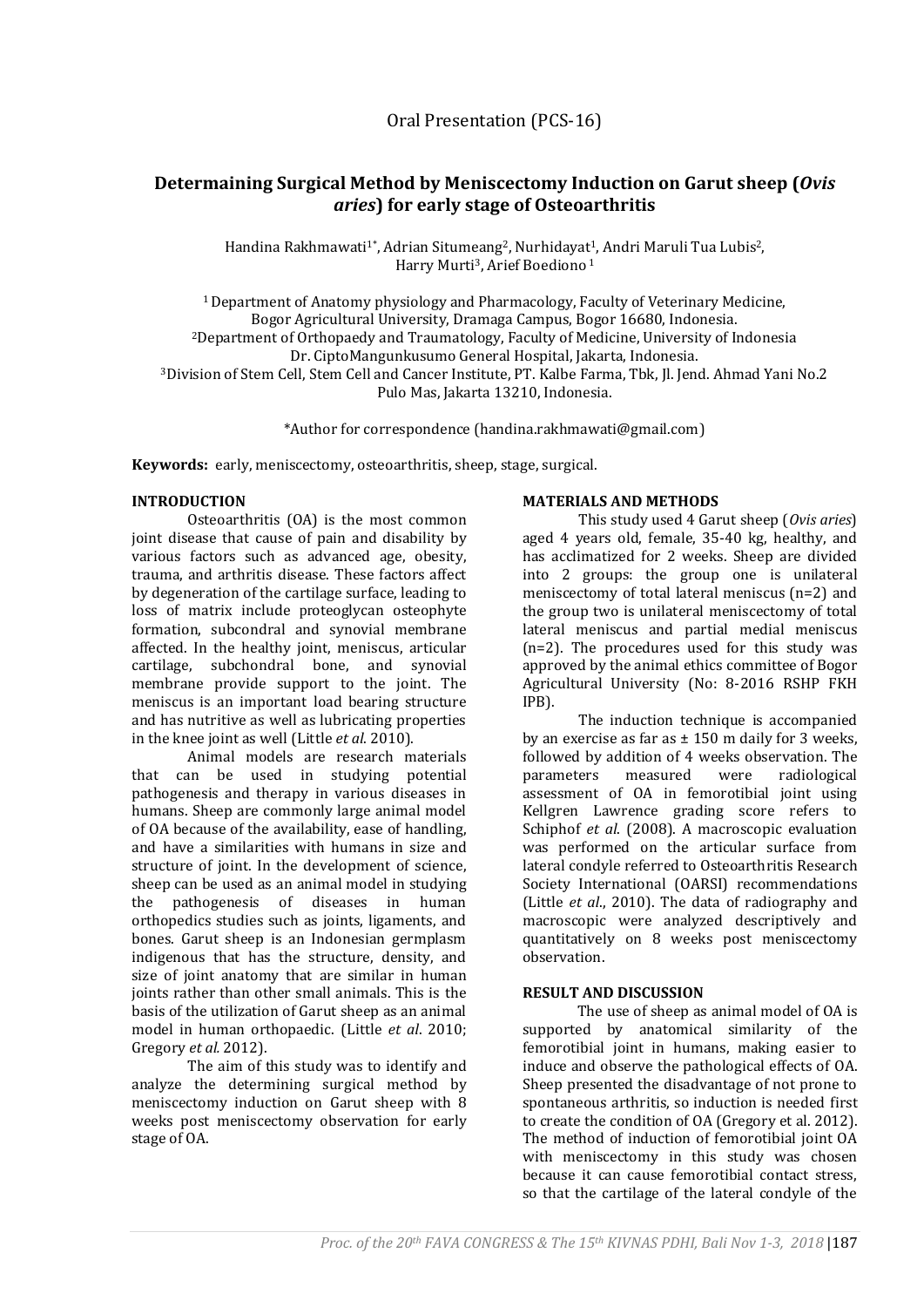tibia gains a greater proportion of the load received by the body.

Radiological result at 8 weeks post meniscectomy in both groups showed narrowing of the joint of the femorotibial lateral (Figure 1). In the medial condyle of group two there is a moderate level joint space compared to group one. In addition, severe osteophytes were found on the edges of the lateral condyle, increased density and severe sclerosis in the subchondral bone in both groups (Figure 1). The presence of osteophytes in the lateral condyle is an effort to improve joint degeneration and is a physiological response to overloaded joints by increasing of joint edges (Schiphof *et al*. 2008).



Figure 1 Radiography of the femorotibial joint on right hind limb on 8 weeks post meniscectomy. The (A, A') group one and (B, B') second group showed an osteophytes formation on the condyle edges (head arrow), joint space narrowing (arrow), and subcondral sclerosis (star) on the lateral condyle compared to (N, N") negative control. On the medial condyle (B, B') group two showed joint space narrowing (arrow) compared to (A, A') group one. Bar: 1 cm.

At 8 weeks, all sheep in group one present of yellow fibrillation in the articular surface that focused on the cranial to the caudal of the lateral condyle. Furthermore, were seen in group two, the location of fibrillation was only found in the lateral cranial condyle and in the cranial part of the medial condyle (Figure 2). In the macroscopic terms found the existence of fibrillation of development of worse OA by yellow to brown color, damage to the articular surface causes loss of matrix to subchondral bone. In addition to fibrillation, severe osteophytic formation was found in group one compared to group two. This occurs because of the increased contact stress of the lateral condyle of the tibia which results in the joints directly forming osteophytes on the edge of the lateral condyle as joint efforts of load distribution (Beveridge *et al*. 2011).

Based on radiological and macroscopic results on 8 weeks post meniscectomy, it was identified that unilateral induction of meniscus total lateral meniscectomy results in progresive damage focused on the lateral condyle compared to unilateral induction of meniscus lateral

meniscectomy and partial medial meniscus.



Figure 2 Macroscopic analysis of articular surface from a lateral condyle of tibia in the right hind limb on 8 weeks post meniscectomy.

The (A, A') group one showed a yellow fibrillation (star) on the cranial to caudal of faciesarticularis from lateralis condyle and osteophyte (arrow) on the edge of the condyle. The (B. B") group two showed a yellow fibrillation (star) on the cranial lateralis condyle and osteophyte (arrow) on the edge of the condyle also showed erosion on the cranial of medial condyle compared (N, N') negative control. Note: (L) lateral and (M) medial. Bar: 1 cm.

According to Beveridge *et al*. (2011) that lateral meniscectomy can provide more progressive damage to joint cartilage compared to medial meniscectomy. According to the macroscopic results it is known that in both groups the final stage of OA event is present. This causes the animal model with 8 weeks post meniscectomy procedure is impossible to use as a model in OA therapy.

#### **CONCLUSION**

The results showed that induction with unilateral meniscectomy of total lateral meniscus with followed by exercise is possible to produce progresive damage focused on the articular lateral condyle and it becomes the determining surgical method of meniscectomy induction on Garut sheep (*Ovis aries*). The progressive damage in 8 weeks post meniscectomy observation is impossible to used, because it is on the final stage of OA. Therefore, for the further study must decrease time of post meniscectomy observation for showed the early stage of OA.

## **ACKNOWLEDGMENTS**

The authors would like to thank dr. Boenjamin Setiawan, Ph.D for support research funding and Indra Bachtiar, Ph.D for advice in the proposal research preparation. A word of appreciation is expressed to Drh. Mawar Subangkit, M.Si, Drh. Elpita Tarigan for advice on this study, Drh. Tri Isyani Tungga Dewi from Animal Hospital of Faculty of Veterinary Medicine IPB and UPHL FKH IPB staff for the contributions of this research.